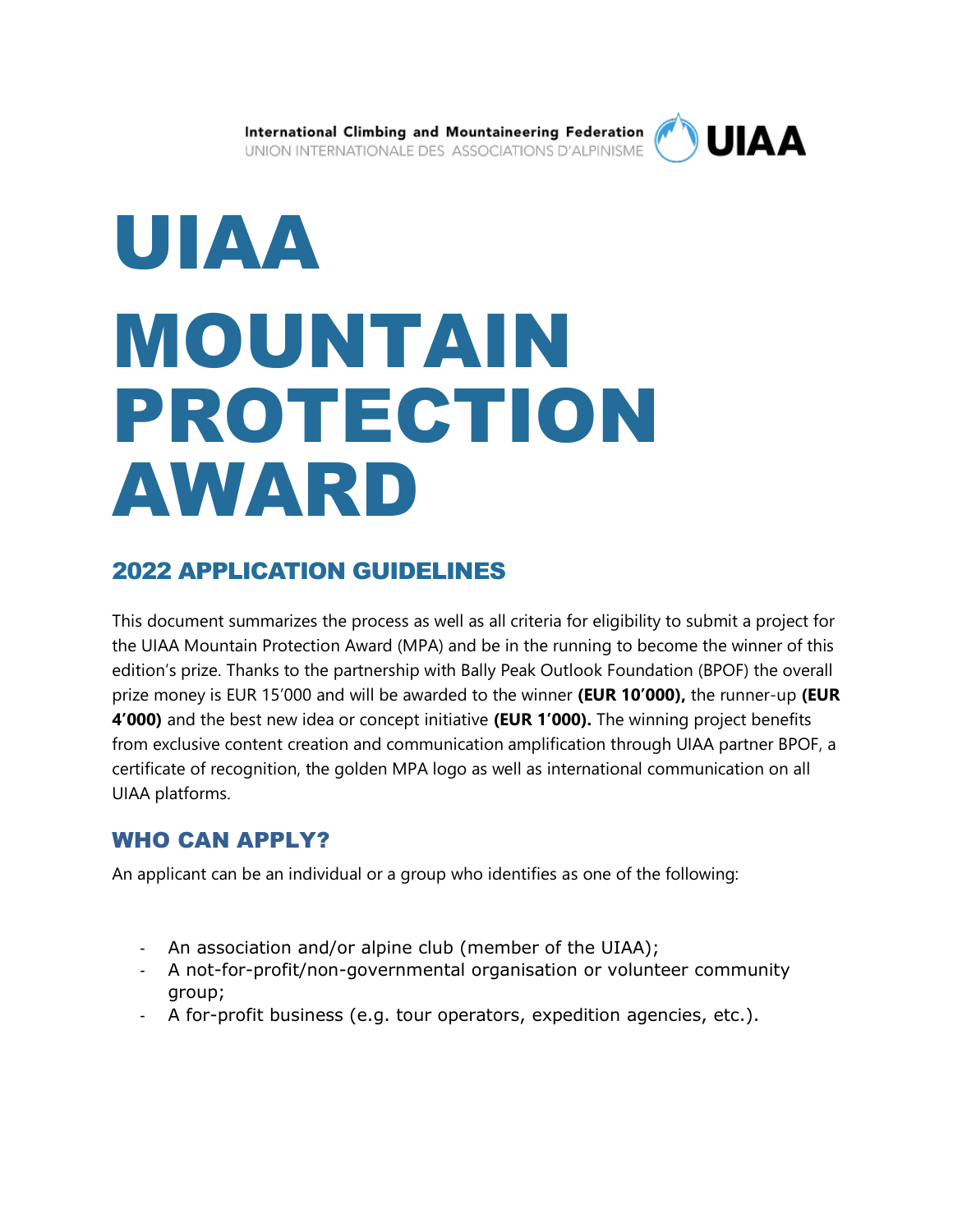For applicants who are not an association or alpine club that is a member of the UIAA, a letter of support for the project from the UIAA member federation in the country(ies) where the project is implemented, must be submitted with the application. Participation by and/or collaboration with a local UIAA member federation in the project, is especially encouraged.

Each applicant can only submit one (1) project per edition.

#### NEW APPLICANTS

New applicants must meet the general eligibility profile as stated above.

#### PREVIOUS APPLICANTS

Previous applicants must also meet the general eligibility profile as stated above, and are welcome to re-apply with either:

- An entirely new project; or
- A project that was previously submitted as a 'new idea or concept' and that is now a fully-fledged project under implementation;
- A project that was previously submitted as being 'ongoing project', and that has since achieved a proven track-record with significant results.

Previous prize winners of the Mountain Protection Award cannot re-apply with the same project.

## PROJECTS

Each submitted project must be involved in at least one of five of the following UIAA MPA categories:

- Conservation of biodiversity and ecosystems, including flora and fauna;
- Sustainable resource consumption and management, such as energy or water;
- Sustainable waste management and disposal;
- Climate change adaptation and/or mitigation; or
- Culture, local traditions and education.

Furthermore, projects are assessed according to their stage of development. A project can fall under one of the following categories: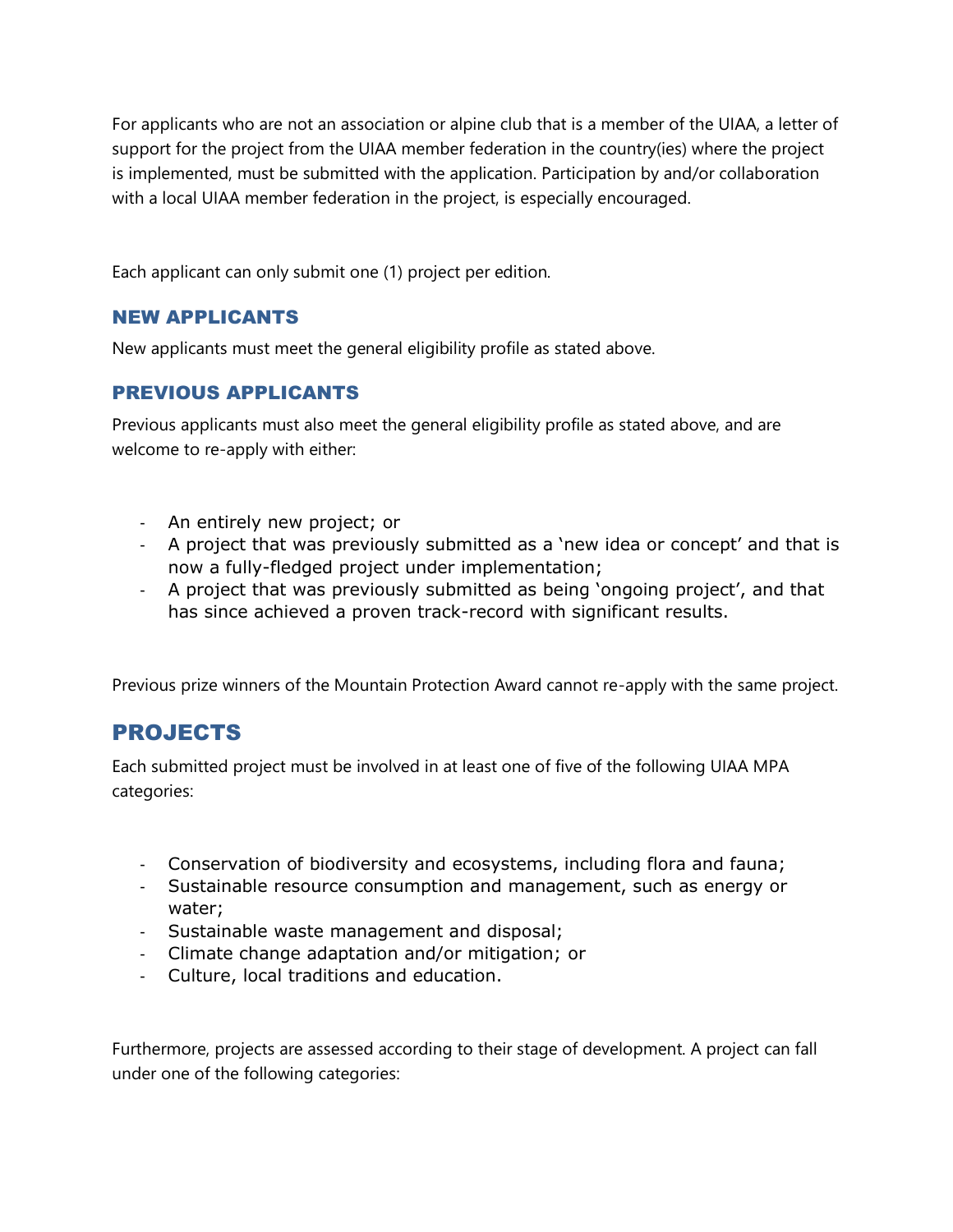- A new idea or concept;
- An ongoing project (under implementation);
- An implemented project realised in the current or past calendar year.

While all projects, regardless of their development stage, will be reviewed by the assessment team and are eligible to be considered for the UIAA MPA platform, only on-going and finalized projects are eligible for the MPA main prize (winner).

## ASSESSMENT

#### ASSESSMENT TEAM

The assessment team consists of UIAA Mountain Protection Commission delegates and external experts. Each project is reviewed by up to **three members** of the assessment team: **two** UIAA Mountain Protection Commission **delegates** (Assessor A and B) and **one** external expert (Assessor C).

#### PROCESS

First, each submitted application is checked by the UIAA Office for completeness. Incomplete applications will not be processed for review. Validated projects are then forwarded to the assessment team for review.

Each project is reviewed and scored by at least two members of the assessment team, as defined above, for each of the following criteria:

- addresses at least one of the five UIAA MPA categories (yes/no)
- has a climbing, mountaineering or outdoor sport focus (yes/no)
- clearly demonstrates and follows a vision and states project goals (score)
- clearly outlines expected outcomes and follows an implementation plan (score)
- contributes to mountain protection and its people (score)
- clearly outlines human and financial resources, including in-kind contributions, source of funding and allocation(score)
- provides verifiable supporting evidence of project implementation (except for a project considered under 'new idea or concept', which supplies information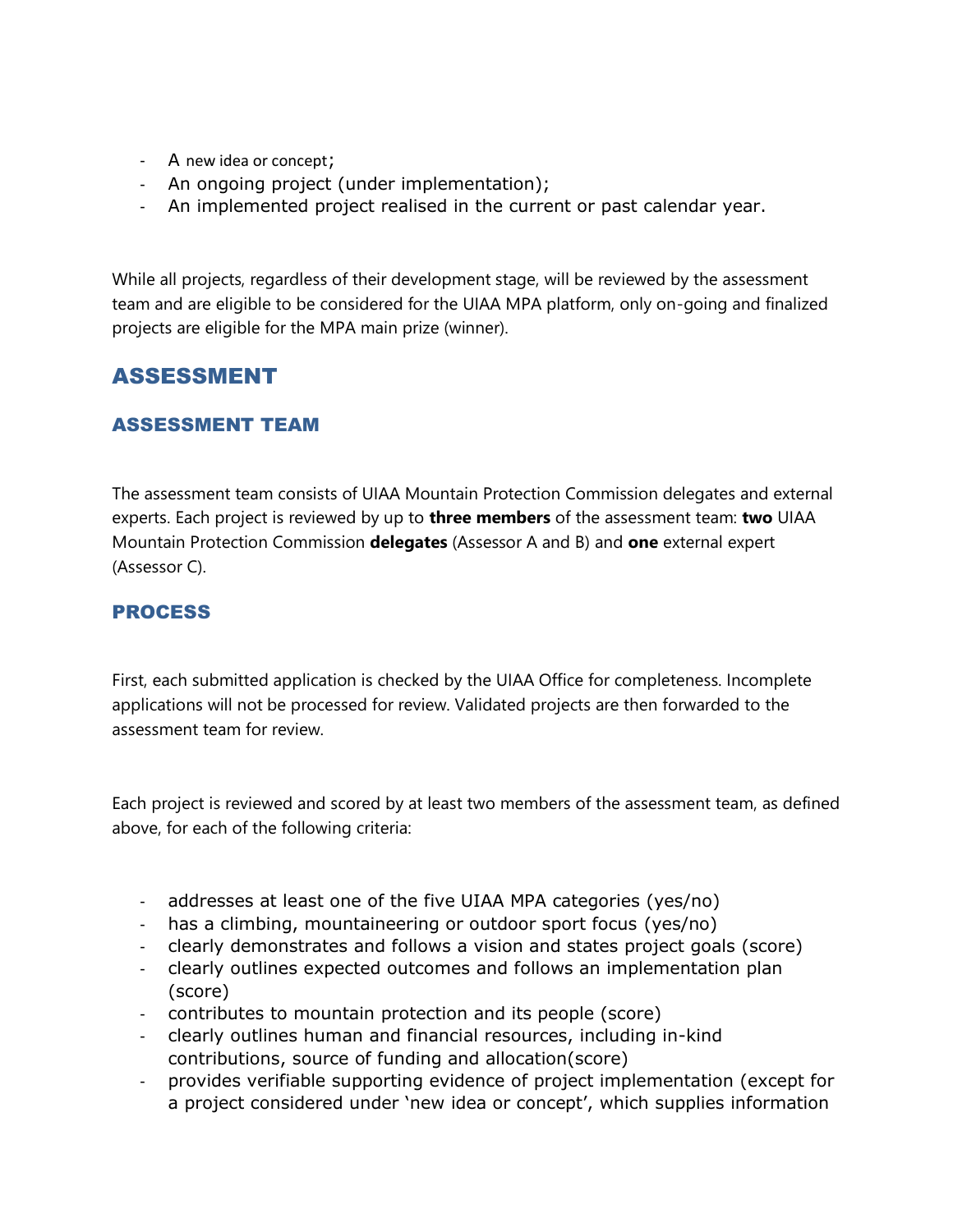on expected project implementation timeline, resources, and budget) and referees (score).

Scores for each individual category can vary from zero (0) to five (5). The criteria scale marking is as follows:

- $-$  0 = no evidence of involvement/effort
- $-1$  = not sufficient information or enough details to make a judgement
- $-2$  = sufficient information provided, but only partially meets the criteria
- 3 = good information provided and generally meets the criteria
- 4 = very good information and details provided and fully meets the criteria
- 5 = excellent work/involvement/effort provided

An overall score for the project is calculated by taking the average score of the assessors (i.e. total scores of Assessor A + total scores of Assessor B + total scores of Assessor C) / 3 = overall project score)

This combined score given to each project highlights its overall performance and can vary from zero (0) to twenty-five (25).

It is the goal of the assessment team to have three team members assess every project. However, in the unlikely situation (e.g. illness, resourcing, etc) that only two team members can assess a given project the point spread in each of their assessed categories will be examined. If the two assessors' scores differ by more than three points in a given category (e.g. Assessor A scores category (a) with a 1, while Assessor B scores category (a) with a 5  $\rightarrow$  difference of 5 - 1 = 4) a third assessor, part of the assessment team, will be brought in to evaluate the full project. The average score of all three assessors will give the overall score for the given project.

## RECOGNITION AND PRIZE

All projects that are complete, eligible, and have a minimum score of ten (10) are showcased on the UIAA website and receive the right to use the UIAA MPA logo in black.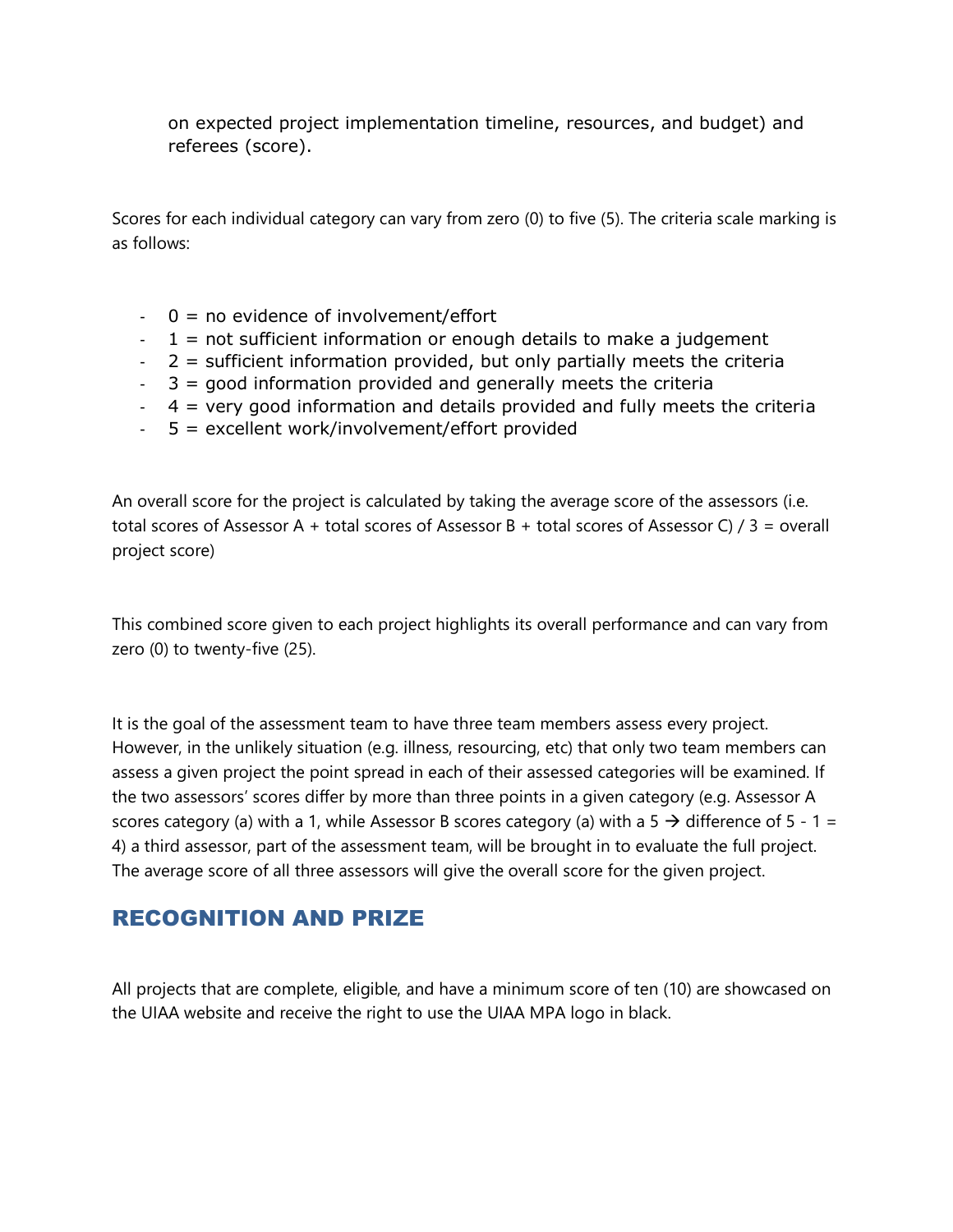All reviewed projects are ranked according to the overall score given, providing the basis for allocating acknowledgement and prize eligibility. The UIAA Mountain Protection Commission convenes in a final review, taking into account recommendations and comments by the assessment team and decides on the following:

- MPA Winner
- MPA Runner-Up
- MPA Best New Initiative

The UIAA Mountain Protection Commission, via its President, notifies the assessment team as well as the UIAA President of its final decision.

The winning project is announced at the UIAA General Assembly and receives a cash prize of EUR **10'000**, a UIAA MPA trophy, the right to use the UIAA MPA logo in gold, a certificate of recognition and will be featured in a dedicated UIAA news article. Exclusive content creation of the winning project will be coordinated with UIAA partner BPOF and amplified through their worldwide channels. The winner will be asked to write and share a progress report within the next year and a final report upon completion of the project and submit this to the UIAA Mountain Protection Commission.

The runner-up to the winning project is announced at the UIAA General Assembly and receives a cash prize of **EUR 4'000**, the right to use the UIAA MPA logo in silver, a certificate of recognition and will be featured in a dedicated UIAA news article.

The highest-scoring project under the "new idea or concept" category is deemed the year's UIAA MPA Best New Initiative and receives **EUR 1'000,** the right to use a dedicated UIAA MPA logo in black, a certificate of recognition and will be featured in a dedicated UIAA news article.

### TIMELINE

**01 March 2022 Online Application Portal opens**

**<http://theuiaa.org/mountain-protection-award>**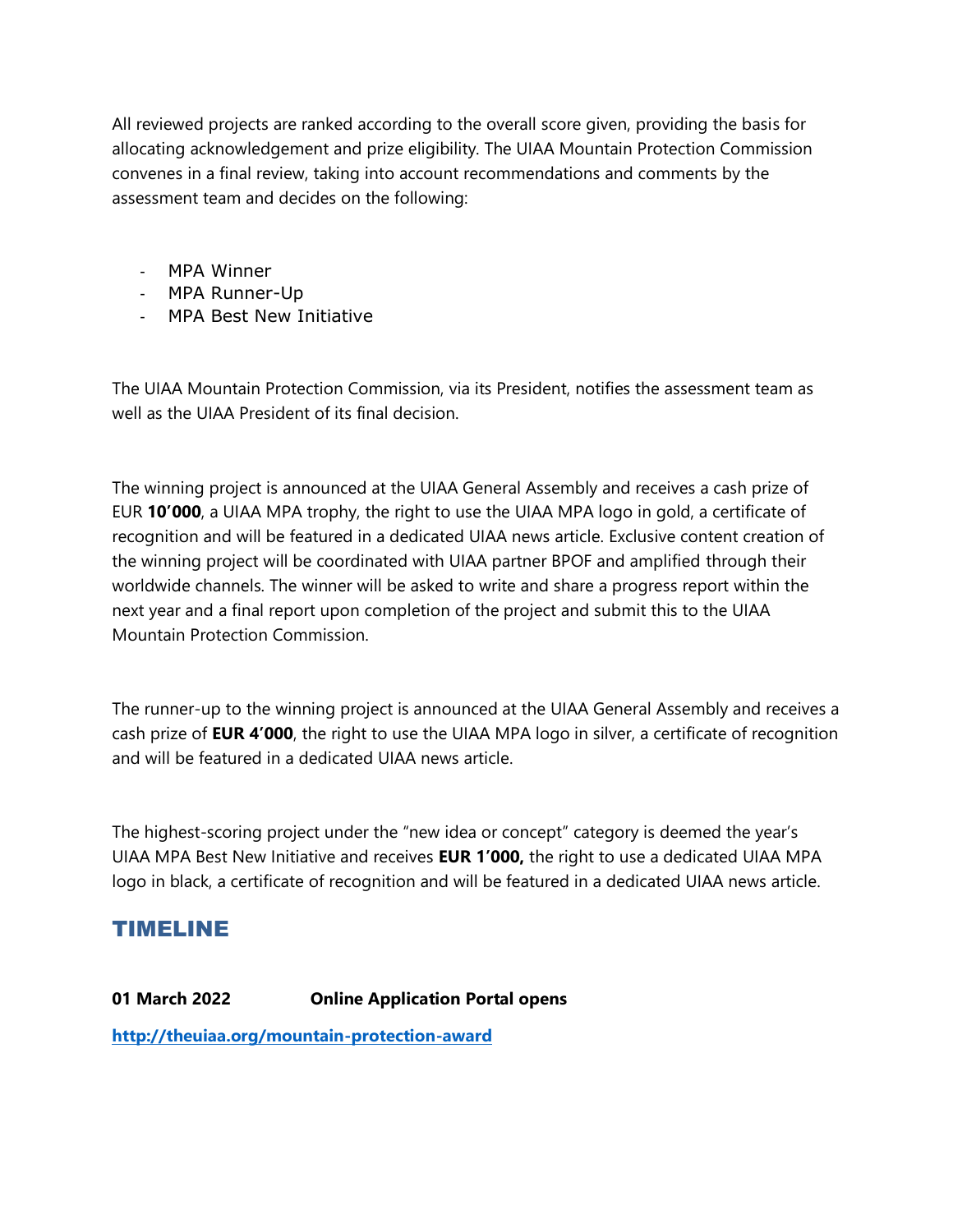| <b>15 June 2022</b>                       | <b>Online Applications Portal closes at midnight (CET)</b>                                                         |
|-------------------------------------------|--------------------------------------------------------------------------------------------------------------------|
| 10 July 2022                              | <b>Review by UIAA MPA assessment team concludes</b>                                                                |
| 12 July 2022                              | <b>Showcase of 2022 UIAA MPA Projects on UIAA platforms</b>                                                        |
| 31 July 2022                              | <b>Winners of 2022 UIAA Mountain Protection Award categories</b><br>(winner, runner-up, best initiative) contacted |
| <b>29 October 2022</b><br><b>Assembly</b> | Announcement of 2022 UIAA MPA Winner at UIAA General                                                               |

# ANNEXE I

**2022** UIAA Mountain Protection Award Application Form (offline version for preparation only. The official online form must be filled out for valid submission).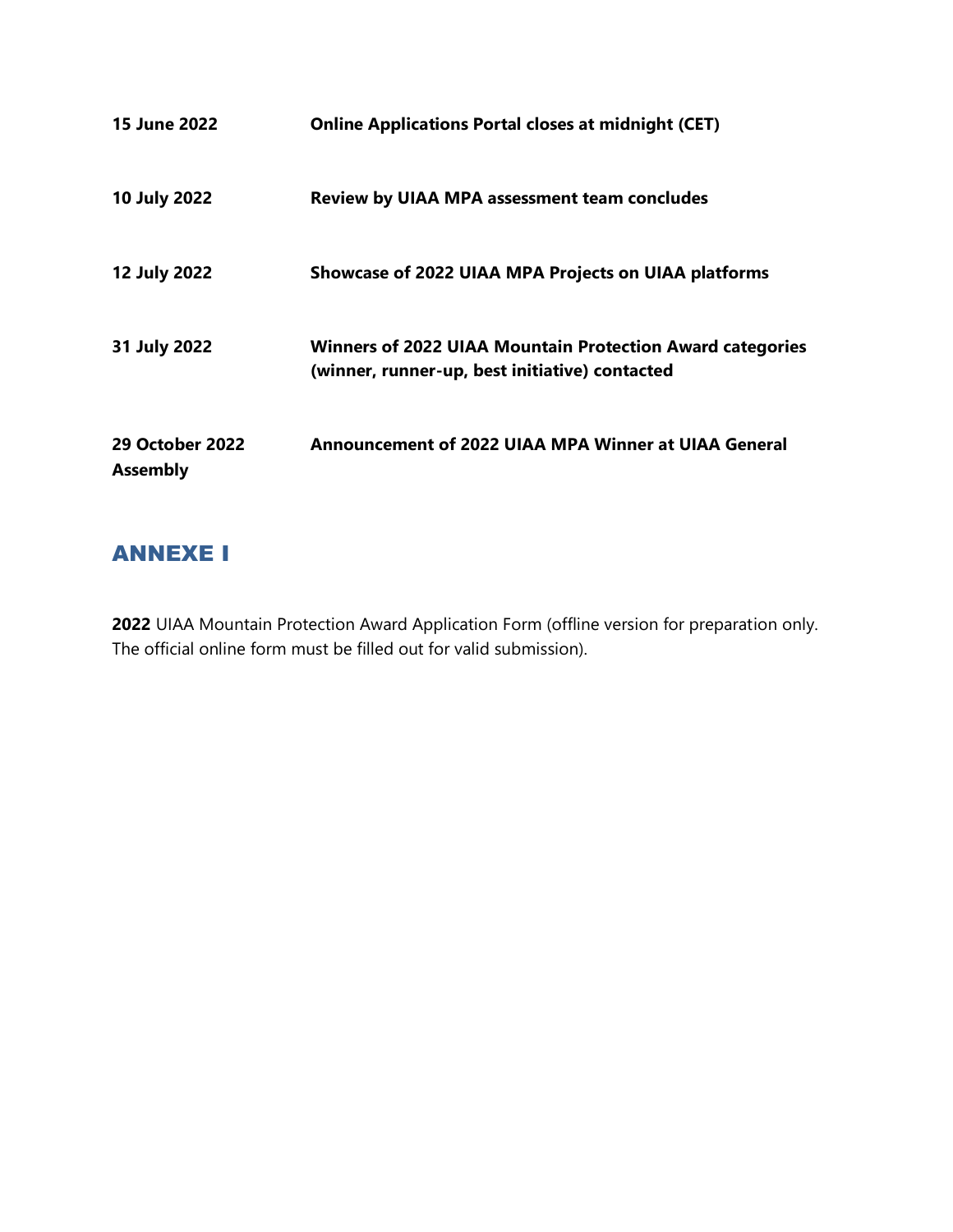## **APPLICATION FORM**

2022 Mountain Protection Award Application

Deadline: 31 May 2022

Please take the time to fill all requested information via the official form. Incomplete applications will not be considered for the 2022 UIAA Mountain Protection (MPA) platform or the recognitions.

Before commencing this application form please ensure you have read the specific UIAA MPA Application Guidelines and are ready to answer all questions in detail. Please note there is no 'save and come back later' function.

All questions of the form can be accessed from the application guidelines for projects to effectively prepare 'offline'.

Any information supplied in relation to this form will only be used in conjunction with the 2022 UIAA Mountain Protection Award.

#### **APPLICATION**

- 1. Applicant
	- a. Name of organisation
	- b. Address of organisation (street, city, country)
	- c. Official name of the project being submitted for the 2020 Mountain Protection Award
	- d. I/We are a:
		- i. Federation and/or individual alpine club (Member of UIAA)
		- ii. Not-for-profit/non-governmental organisation or volunteer/community group\*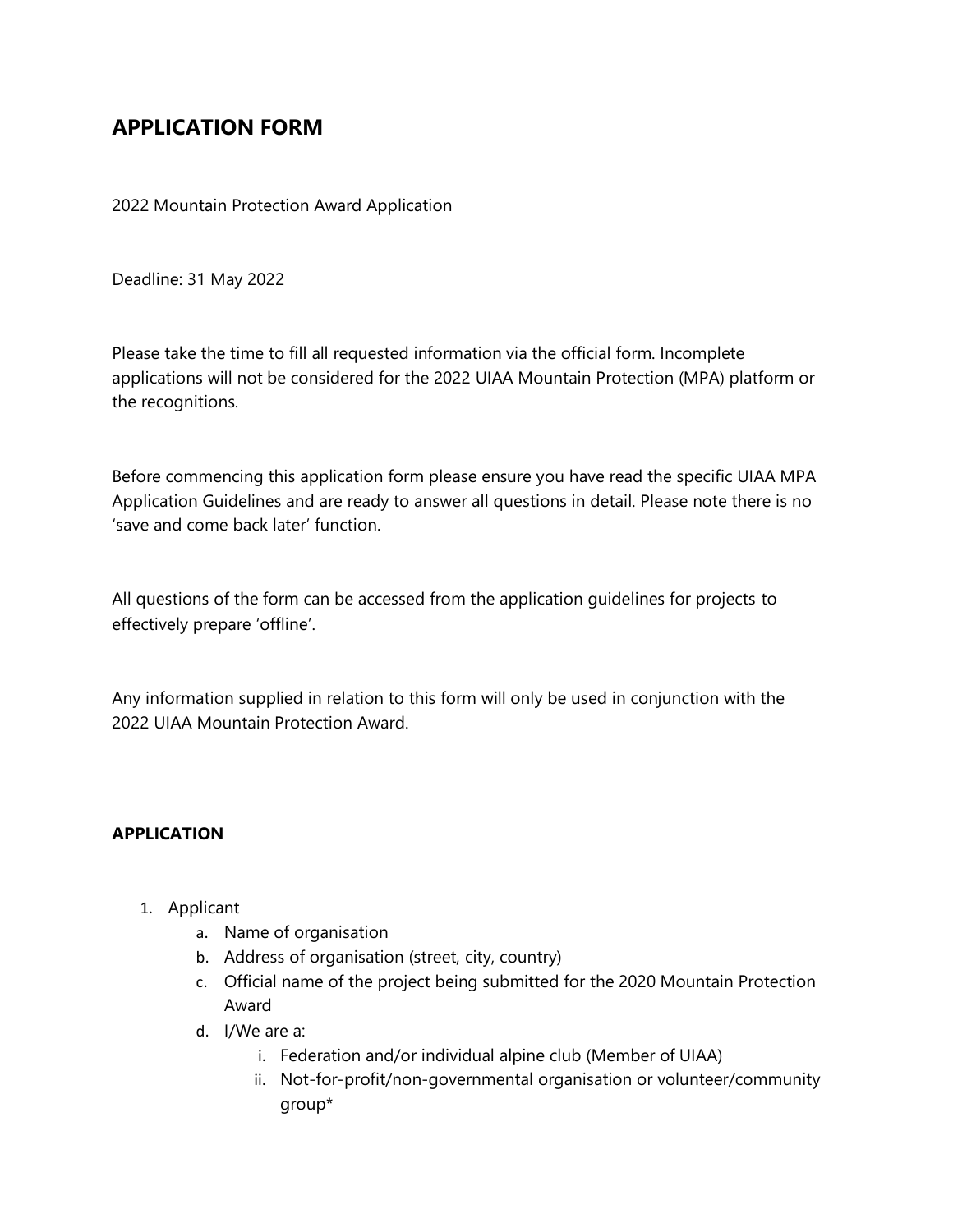- iii. A for-profit business (e.g. tour operators, expedition agencies)\*
- e. \*Applicants who are not a member association or club of the UIAA, must submit a letter of support from the local UIAA member association in the country(ies) where the project is to take place.

The full list of UIAA member associations can be found here: <https://www.theuiaa.org/members/member-federations/>

If there is no UIAA member association in your country, please contact [mountainprotection@theuiaa.org](mailto:mountainprotection@theuiaa.org)

- f. Official website link (if available)
- g. Official Facebook page (if available)
- h. Official Instagram page (if available)
- i. First and last name of the contact person
- j. Email of contact person
- k. Phone number of contact person (Please add format with country code  $+)$

- 2. Project Type: Our project is (select best option)
	- i. A new idea or concept\*
	- ii. Ongoing
	- iii. Finished

\*Please note that in order to be eligible to win the prize money in the '**new idea or concept'** category the project must show:

- clear evidence that additional funds and/or in-kind contributions have been or will be sought;
- a project implementation timeline that describes the development and/or implementation of the project.
- 3. Has this project been submitted for the MPA before?
	- i. Yes, as a new idea or concept
	- ii. Yes, as an ongoing project
	- iii. Yes, as a finished project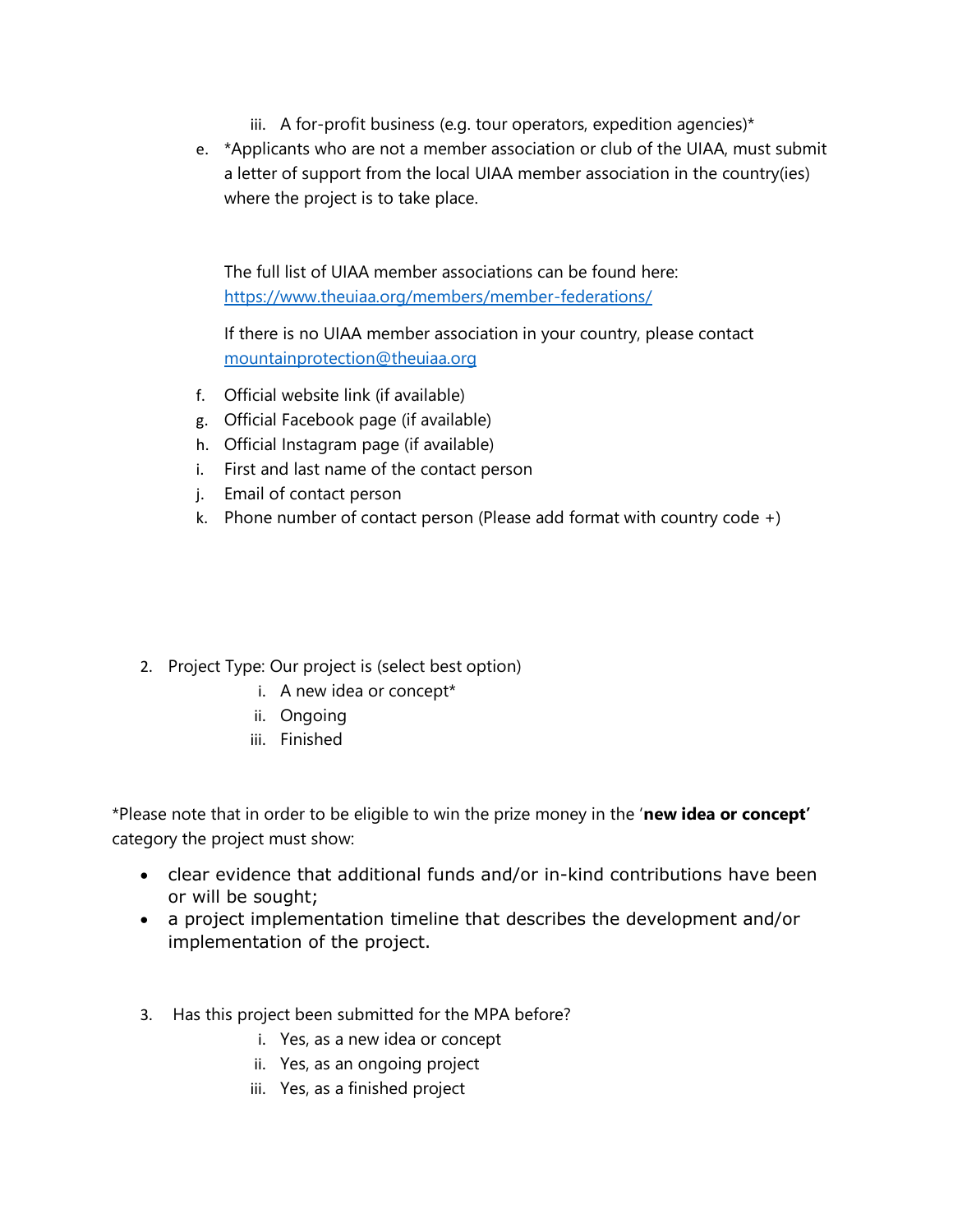iv. No

- 4. Project details
	- a. Please select the UIAA MPA category(ies) that best fit(s) your project:
		- i. Conservation of biodiversity and ecosystems, including flora and fauna
		- ii. Sustainable resource consumption and management, such as energy or water
		- iii. Sustainable waste management and disposal
		- iv. Climate change adaptation and mitigation
		- v. Culture, local traditions and/or education
	- b. Country/countries where the project is implemented
	- c. Time period of implementation (started in … / will start in … / ending in …)
	- d. Please describe the vision, goals and objectives of this project. (Please keep your answer to 350-500 words.)
	- e. Describe the implementation and expected outcomes (project plan, key tasks, activities, milestones). (Please keep your answer to 350-500 words. Supporting documents can be included in part 5.)
	- f. Please describe how the project has a climbing, mountaineering or outdoor sport focus. (Please keep your answer to 350-500 words.)
	- g. Describe how your project goes "beyond business as usual", as an example of best practice in mountaineering and mountain-based sports for mountain protection. (Please keep your answer to 350-500 words.)
	- h. Describe how your project supports stewardship in mountain regions, such as the promotion of volunteer participation opportunities. (Please keep your answer to 350-500 words.)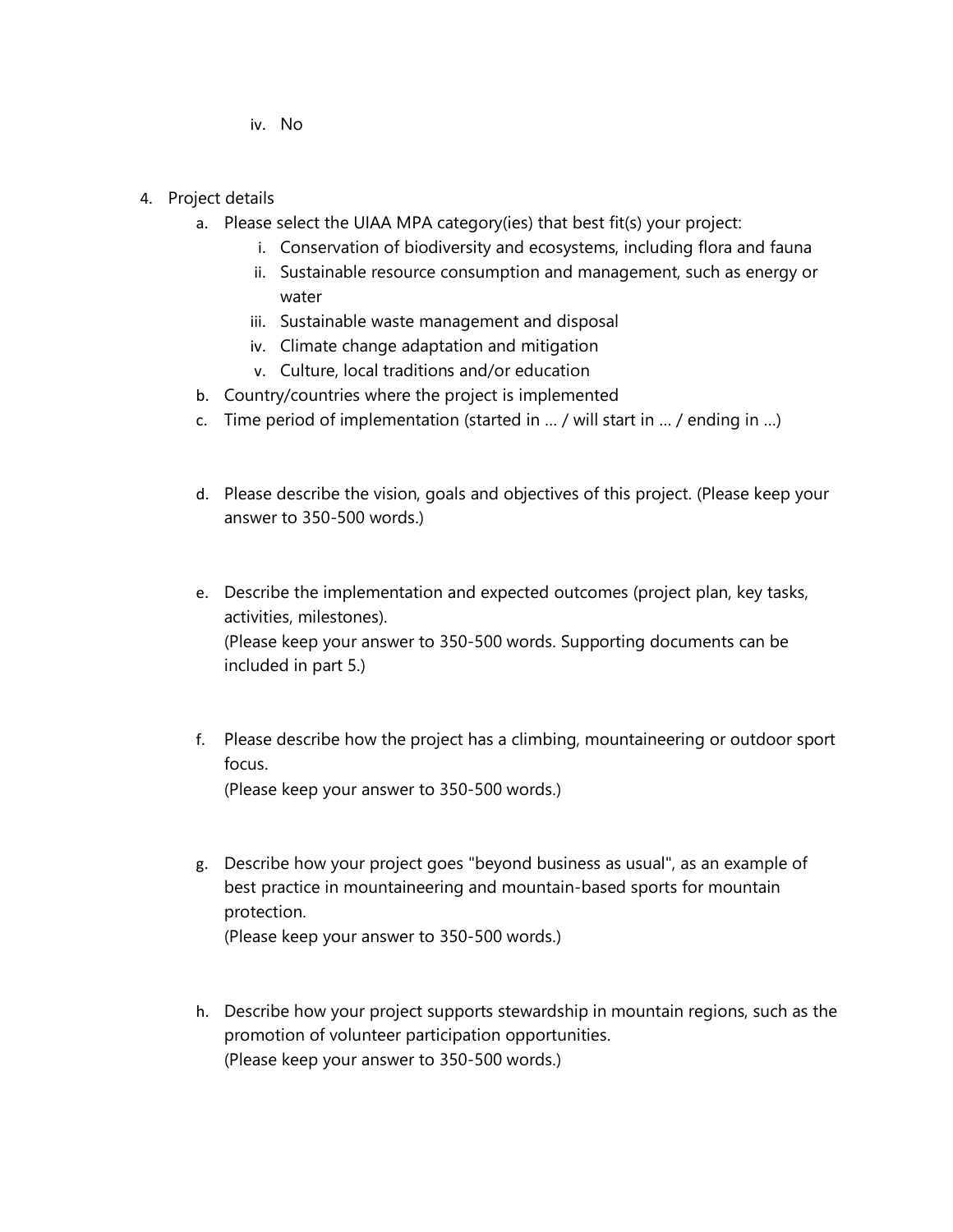- i. How does your project benefit the local communities where it is implemented and how do you collaborate with them? (Please keep your answer to 350-500 words.)
- j. For the implementation of your project, do you collaborate with local, regional, or national authorities? If so, how? (Please keep your answer to 350-500 words.)
- k. Describe the human and financial resources, including sourcing and allocation (budget, human and financial resources and allocations). (Please keep your answer to 350-500 words. Supporting documents can be included in part 5.)
- l. Describe how your project, its implementation and financing have been impacted by COVID-19? (Please keep your answer to 350-500 words.)
- m. Describe your communication strategy and dissemination of your project's activities and results to the general public. You can also mention how the UIAA could support these efforts, as part of the UIAA MPA platform. (Please keep your answer to 350-500 words.)
- n. If your project were to win the **Mountain Protection Award**, explain how the project would use the prize money. (Please keep your answer to 250-300 words. Supporting documents (e.g. spreadsheet) can be included in part 5.) Projects entering under the '**new idea or concept'** category should describe how they would use the **Best New Initiative** prize money.
- o. Please provide a final summary of your project for social media that ties into the MPA category/ies you listed in your application. This section will be used on the UIAA website to introduce your project.
- 5. Attachments
	- a. Please add the logo of your organisation here (if available)
	- b. Please add the logo of your project here (if available)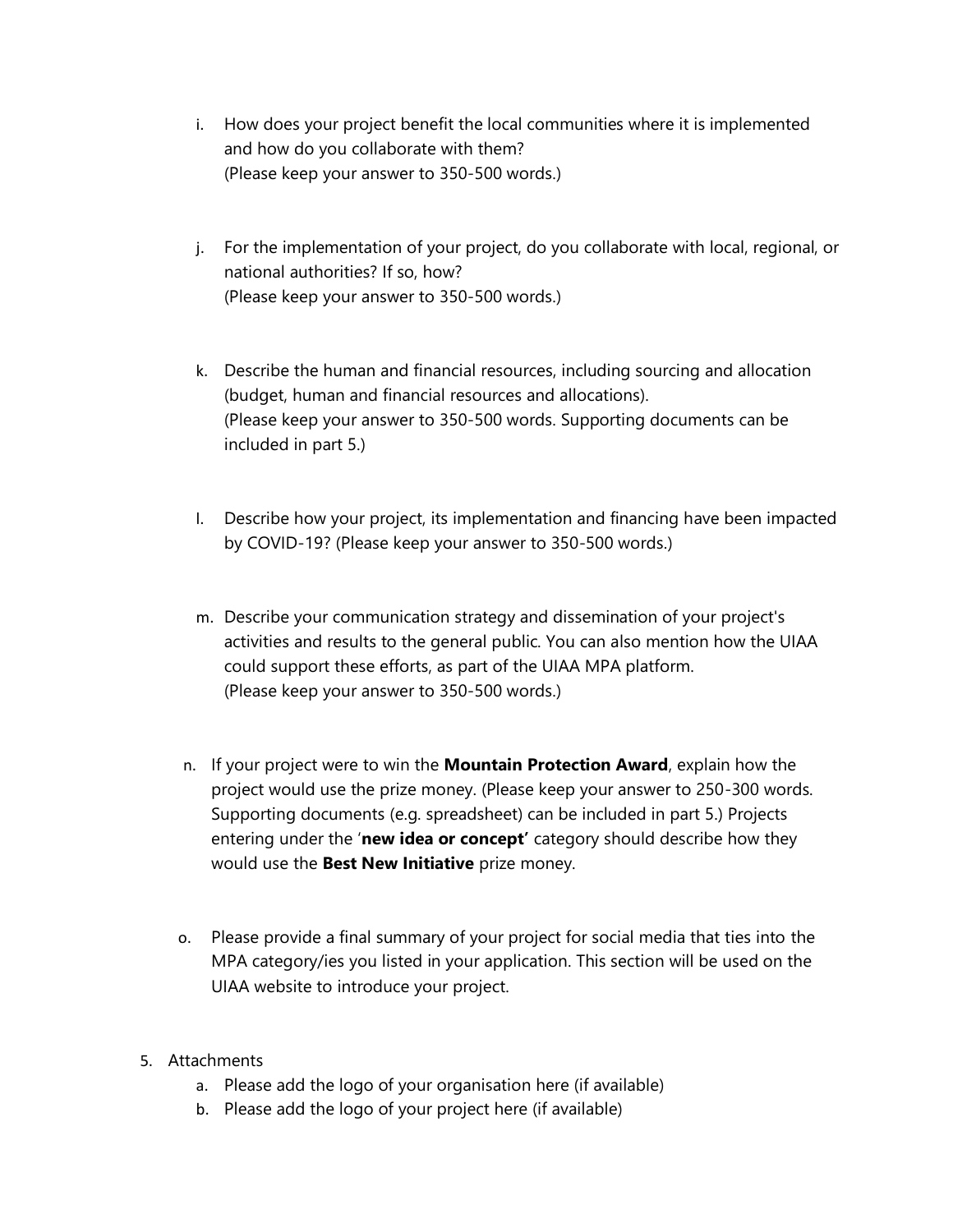- c. Please attach any letter of support here (if available)
	- i. If you and the project are unable to reach the related national federation for support, please contact the office for assistance at: mountainprotection@theuiaa.org
- d. Please attach any additional documents here (if available) Documents may include annual report, business plan, promotional flyers, letters of support, etc.
- e. Please attach any additional documents here (if available) Documents may include annual report, business plan, promotional flyers, letters of support, etc.
- f. If applying to the 'New Idea or Concept' category, please provide clear evidence that additional funding and/or in-kind contributions have been or will be sought.
- g. If applying to the 'New Idea and Concept' category, please provide a project implementation timeline that describes the development and/or implementation of the project.
- h. Please add a high resolution picture here. This photo will accompany your project's final summary and be featured on the UIAA website and in UIAA social media posts to represent your project.
- i. Please add a high resolution picture here
- j. More pictures?
- k. More pictures?

If you cannot upload all your documents/pictures here, please send them via email to [mountainprotection@theuiaa.org](mailto:mountainprotection@theuiaa.org) before the deadline of 31 May 2022.

- 6. Link to Flickr or another online gallery (if available)
- 7. Video content as a share link or embed code (if available)

If you have video as source files please send by WeTransfer to [mountainprotection@theuiaa.org](mailto:mountainprotection@theuiaa.org) before the deadline of 31 May 2022)

8. Please note that, by submitting video, photographs, logo and other material, you confirm that you agree to grant to the UIAA and Bally Peak Outlook Foundation - UIAA's exclusive MPA partner - a perpetual, royalty-free, non-exclusive, right and license to use, reproduce, modify, adapt, publish, create derivative works from, distribute, make available to the public, with respect to your photograph worldwide and/or to incorporate